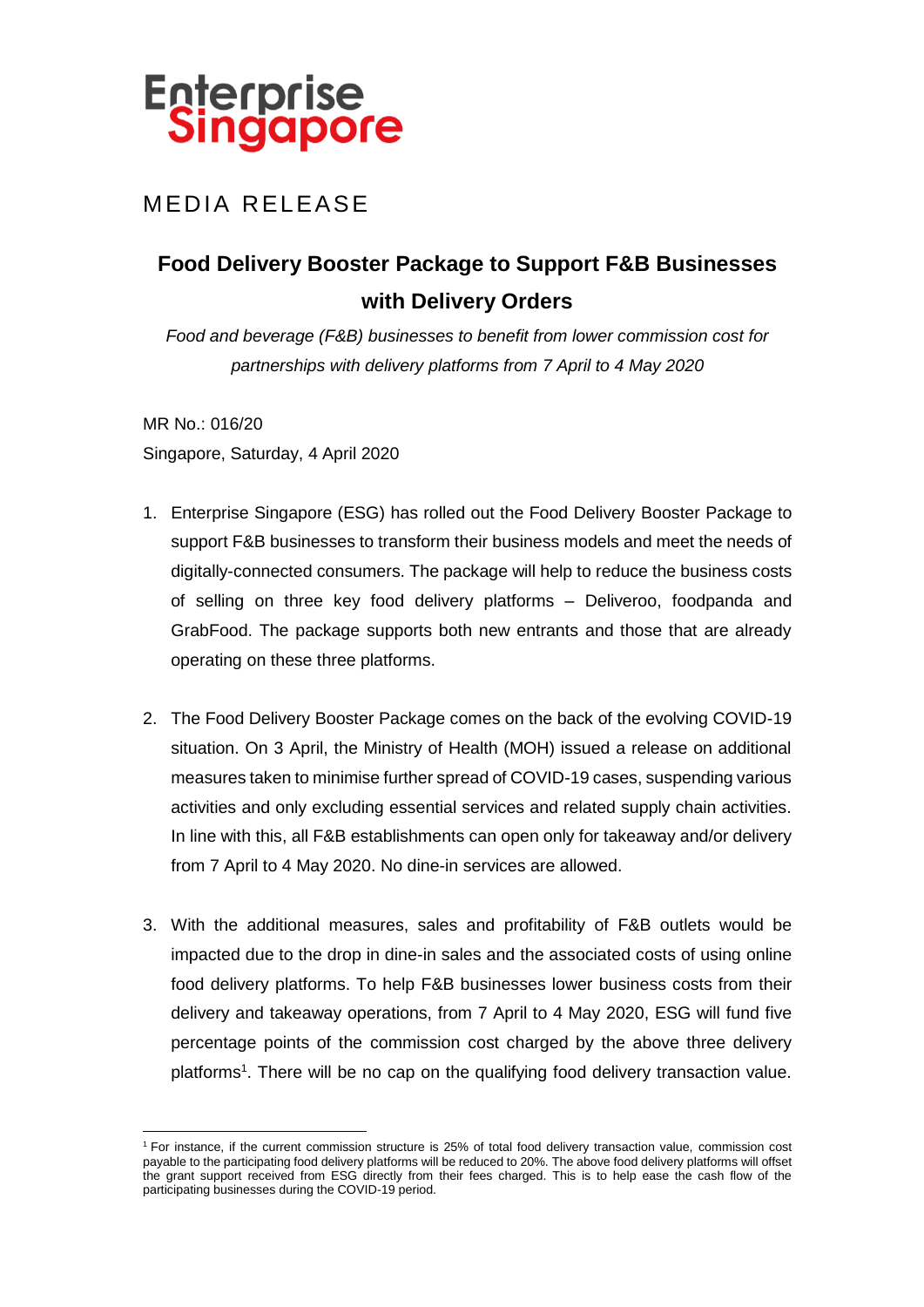To be eligible for the package, F&B businesses must sell food that was prepared on-premise for immediate consumption<sup>2</sup>. This includes smaller establishments like hawker stalls and cafes, to larger outfits such as food caterers and restaurants.

- 4. Said **Mr Ted Tan, Deputy Chief Executive Officer, Enterprise Singapore,** "With the implementation of stricter safe distancing measures, the demand for food delivery is expected to increase significantly, by as much as two to three times as compared to previous months. In the immediate term, the Food Delivery Booster Package will help manage the business costs of F&B businesses for food delivery orders so that they can stay open for business and adapt their operations accordingly. This is also a good time for businesses to optimise their business models for online sales. ESG will be looking at other initiatives to help businesses build new capabilities to navigate the online space."
- 5. F&B businesses that are currently on board any of the three food delivery platforms below are eligible for the package; no applications are required. Businesses not on board any of the three platforms currently can approach them to find out more:
	- a. Deliveroo: <https://restaurants.deliveroo.com/en-sg/>
	- b. foodpanda:<https://www.restaurant.foodpanda.sg/>
	- c. GrabFood: <https://grb.to/signuptoday>
- 6. ESG is working on developing the capabilities of F&B businesses for the long-term, beyond COVID-19. These will include areas such as data analytics, marketing and menu engineering. Details will be announced at a later date.

### **ANNEX: Participating Food Delivery Platforms**

Get your story leads from Enterprise Singapore's **Facebook** (@enterpriseSG), [LinkedIn](https://www.linkedin.com/company/enterprisesg) and [YouTube.](https://www.youtube.com/enterprisesingapore)

**-End-**

 $\overline{a}$ <sup>2</sup> This excludes businesses solely retailing pre-packaged products, e.g. snacks, ice-cream.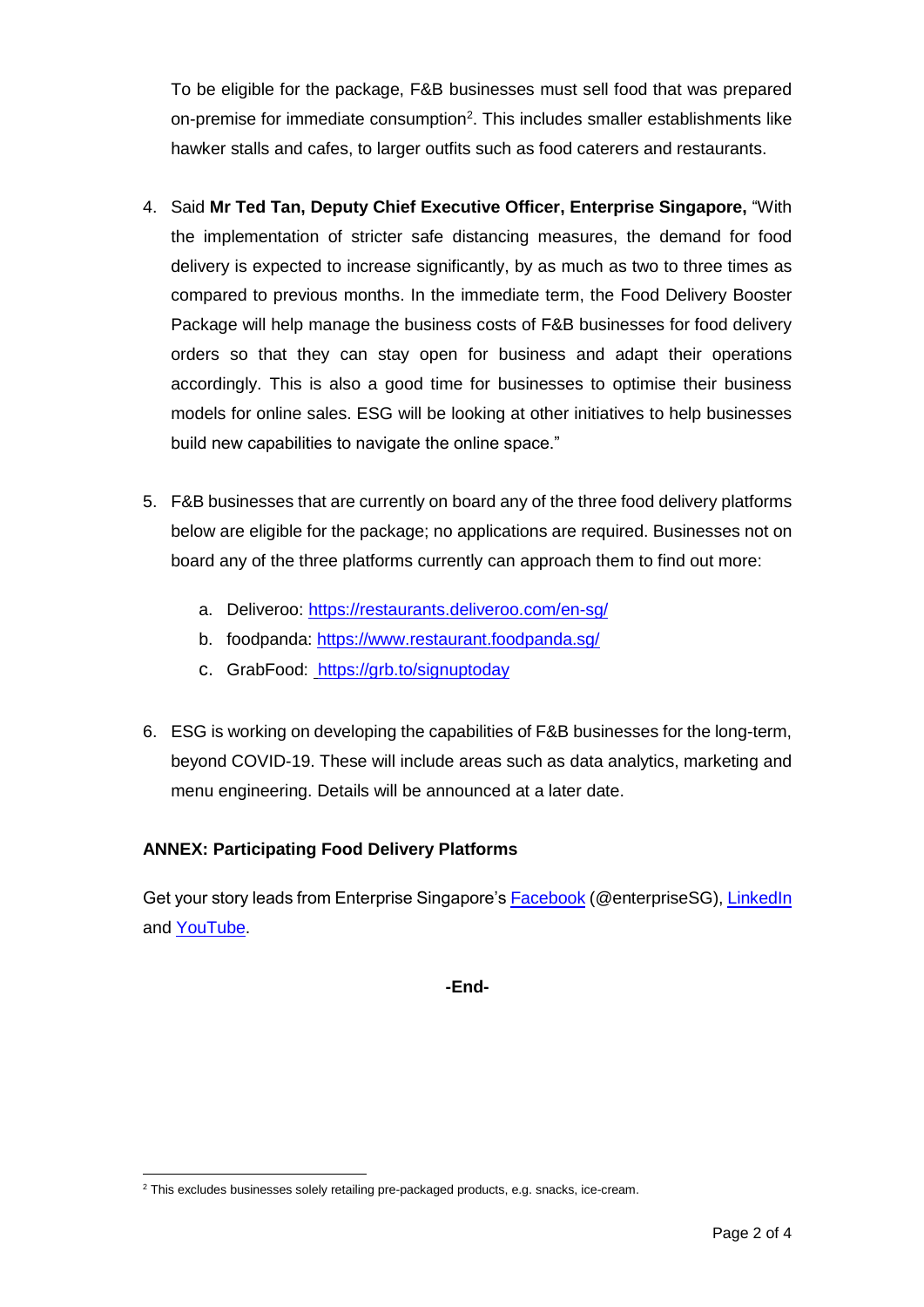For media enquiries, please contact:

Foo Xiao Xuan Business Partner, Corporate Communications M : +65 6433 4400 E : [foo\\_xiao\\_xuan@enterprisesg.gov.sg](mailto:foo_xiao_xuan@enterprisesg.gov.sg)

#### **About Enterprise Singapore**

Enterprise Singapore is the government agency championing enterprise development. We work with committed companies to build capabilities, innovate and internationalise.

We also support the growth of Singapore as a hub for global trading and startups, and build trust in Singapore's products and services through quality and standards.

Visit [www.enterprisesg.gov.sg](http://www.enterprisesg.gov.sg/) for more information.